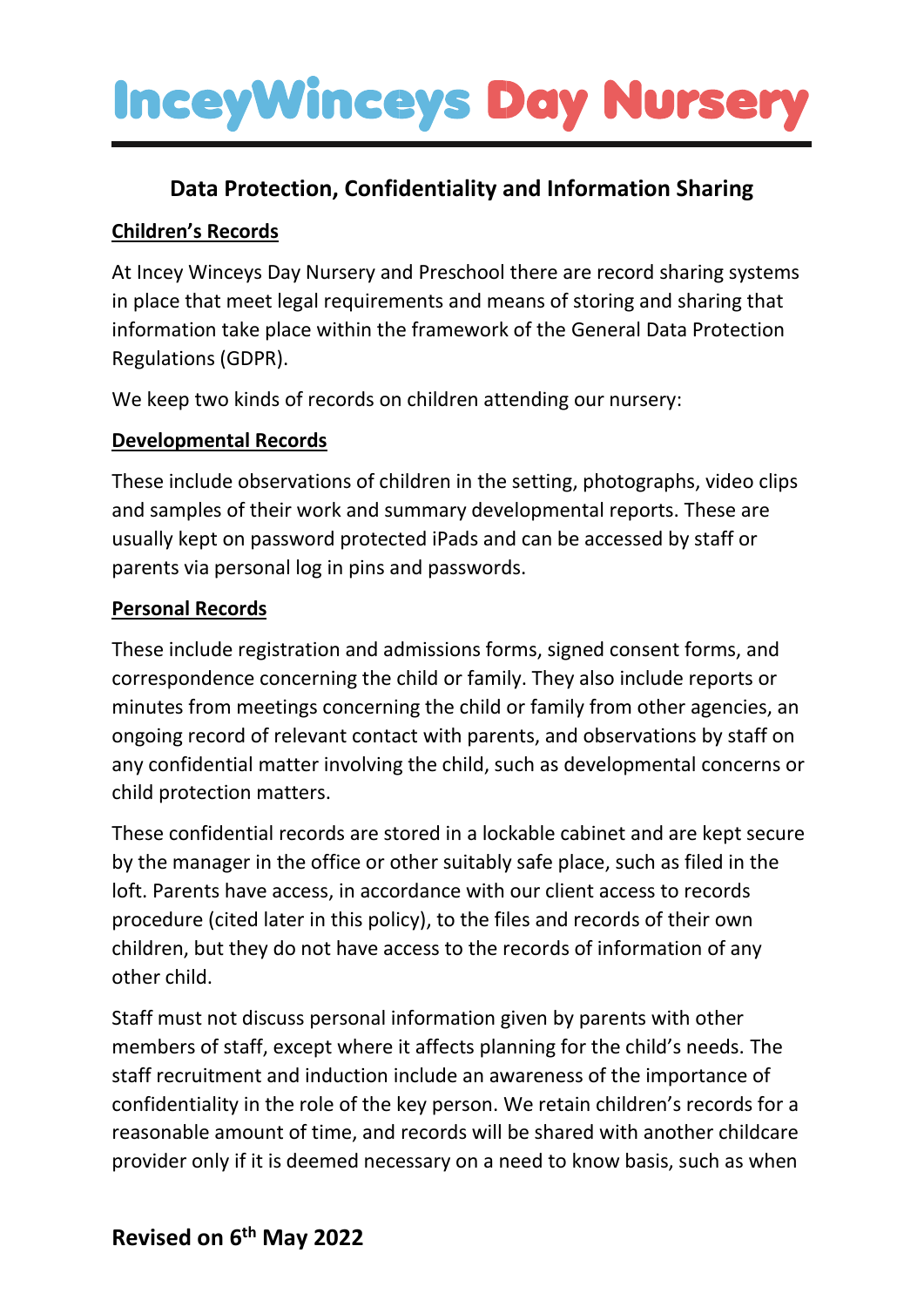a safeguarding issue has been highlighted. All records are kept in a secure place after a child has left.

The Nursery uses the chart below, taken from page 12 Government document "Information sharing Advice for practitioners providing safeguarding services to children, young people, parents and carers". Staff understand that the need to report safeguarding concerns surpasses the GDPR regulations.

#### Flowchart of when and how to share information



1. Consent must be unambiguous, freely given and may be withdrawn at any time

### **Revised on 6 th May 2022**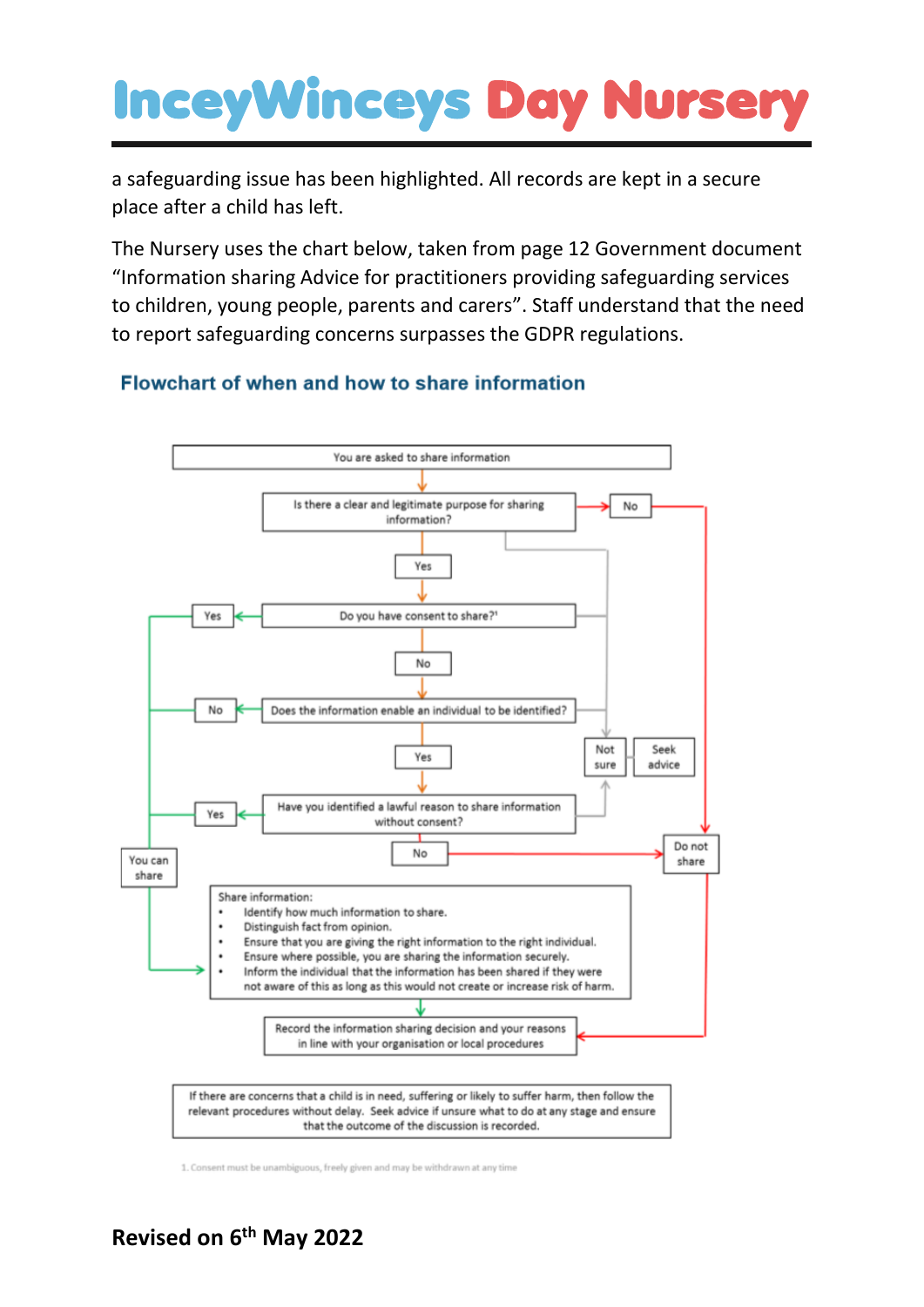Issues to do with employment of staff, whether paid or unpaid, remain confidential to the people directly involved with making the personnel decisions.

#### **Provider Records**

We keep records for the purpose of maintaining the business. These include:

- Records pertaining to our registrations.
- Land registry, landlord and leasehold and other contractual documentation pertaining to amenities, services and goods.
- Financial records pertaining to income and expenditure.
- Risk assessments.
- Employment records of staff.

Our records are regarded as confidential on the basis of sensitivity of information, such as with regard to employment records and these are maintained with regard to the framework of the General Data Protection Regulations (GDPR).

We share information with the setting a child is moving on to, whether that's a school or another nursery on a need to know basis, in the child's best interest.

#### **Procedures**

- All records are the responsibility of the management who ensure that they are kept securely.
- All records are kept in an orderly way in files, and filing is kept up to date.
- Financial records are kept up to date for auditing purposes.
- Health and Safety records are maintained, these include risk assessments, details of checks or inspections and guidance etc.
- Our OFSTED registration certificate is displayed.
- Our Public Liability Insurance Certificate is displayed.
- All our employment and staff records are kept securely and confidentially.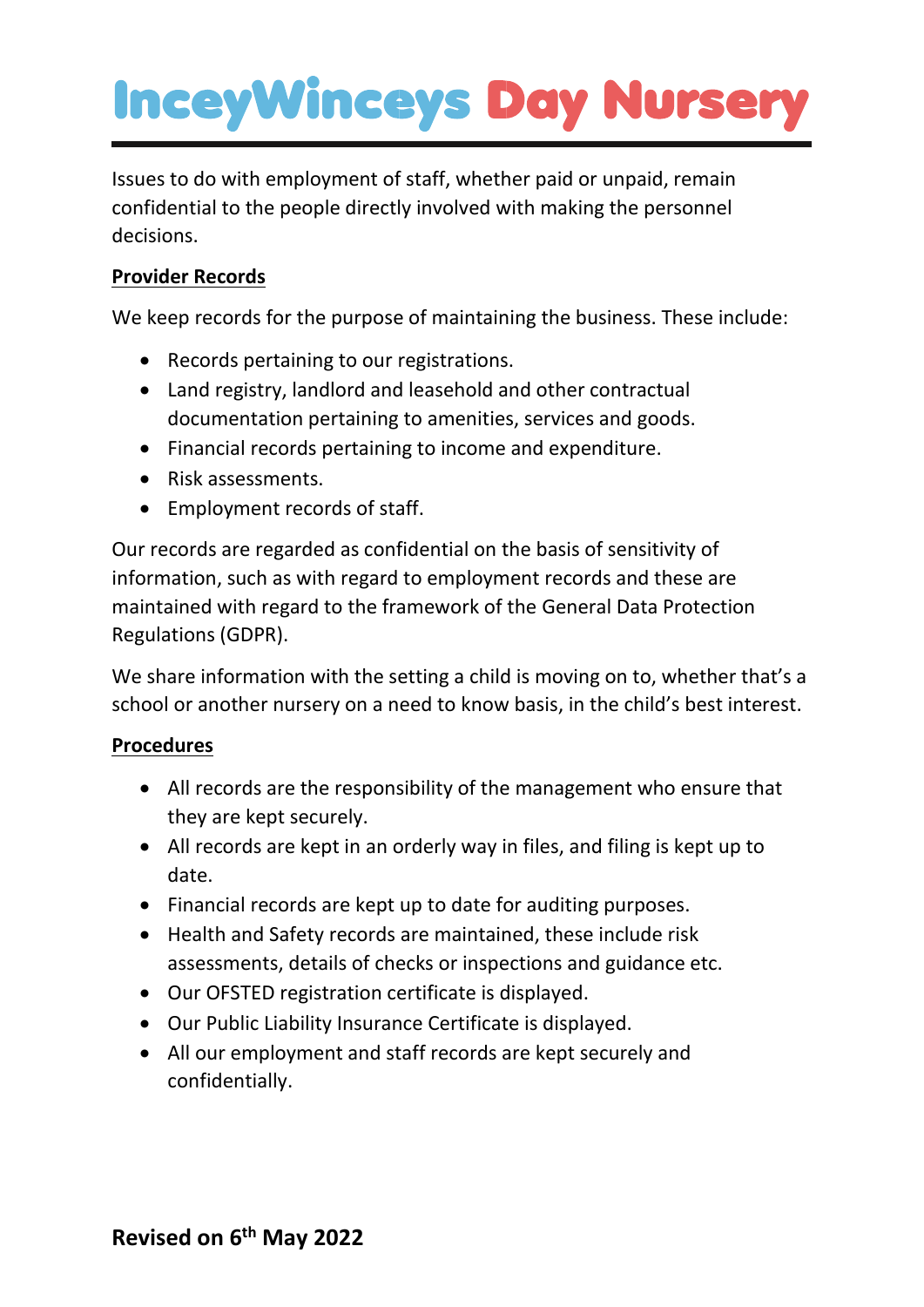#### **Confidentiality and Client Access to Records**

At Incey Winceys Day Nursery and Preschool, staff and managers can be said to have a 'confidential' relationship with families. It is our intention to respect the privacy of children and their parents and carers, while ensuring that they access high quality Early Years care and education.

We aim to ensure that all parents and carers can share their information in the confidence that it will only be used to enhance the welfare of their children. There are record keeping systems in place that meet legal requirements, and means of storing and sharing that information take place within the framework of the Data Protection Act 1998 and the Freedom of Information Act 2000.

#### **Confidentiality Procedures**

- Consent is gained from the parents in the new parent contract form to share developmental records anonymously with the Local Authority for the purposes of monitoring the impact of our care on the child's development.
- All records are kept securely in a lockable cabinet.
- Some parents sometimes shares information about themselves with other parents as well as staff. The nursery cannot be held responsible if information is shared between parents in discussion.
- We inform parents that confidential information may be recorded beyond the general personal information we keep. This may relate to injuries, concerns or changes in relation to the child or family, and discussions with parents on sensitive matters or any records we are obliged to keep regarding action taken in respect of a safeguarding issue. *We also keep a record and share information with external agencies with regards to safeguarding.*

### **Information Sharing**

At Incey Winceys Day Nursery and Preschool we recognise that parents have a right to know that information they share will be regarded as confidential as well as be informed about the circumstances, and reasons, when we are obliged to share information.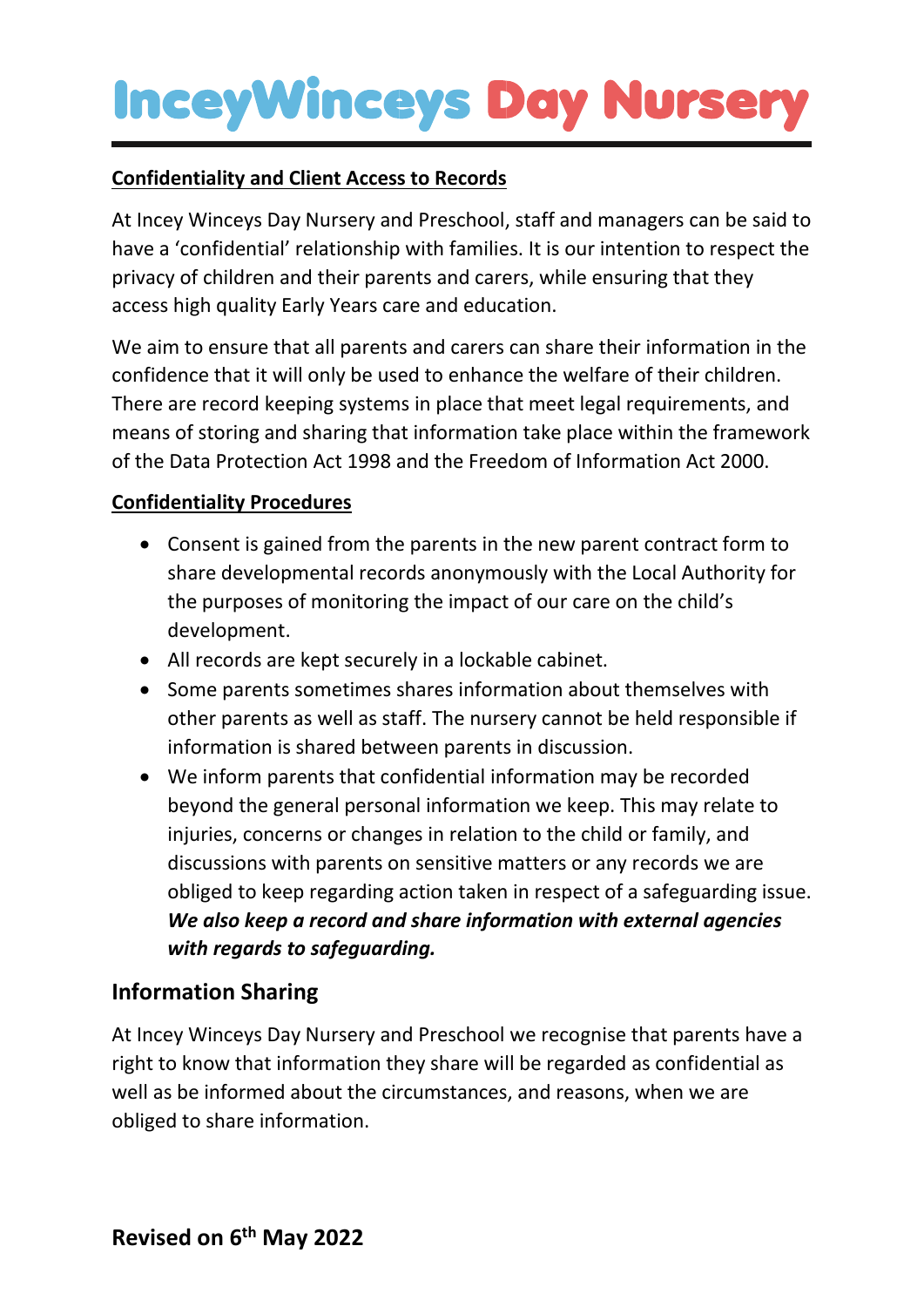As part of working together we share children's developmental records with other providers and encourage them to do the same. This allows the care to be age and stage appropriate, consistent and allow a smooth transition.

We gain consent for anyone from outside agencies to come and observe the children whilst they are in our care. This consent includes sharing information and previous observations, concerns and developmental records.

The Early Years Childcare Improvement Team (EYCIT) is our Local Authority support team and regularly come in to assess the provision and aid us in providing the best care we can. They therefore have access to the children themselves, and to their developmental records to ensure the records are of a high standard and good quality. Similarly, OFSTED have access to the developmental scrapbooks and they may look through these, but this is to ensure the quality of the practitioners planning and paperwork.

We are obliged to share confidential information without authorisation from the person who provided it or to whom it relates if it is in the public interest. That is when:

- It is to prevent a crime from being committed or intervene where one may have been.
- To prevent harm to a child or adult.
- Not sharing the information could make the outcome worse than sharing it.

The decision of non-authorised information sharing should not be taken as an individual, but with the agreement of management.

### **The use of CCTV**

The nursery has four external cameras overlooking the entrances for the purposes of ensuring the property and premises are secure at all times. There are also 2 cameras overlooking the garden, to safeguard the perimeter against burglary or unlawful entry.

The childcare rooms are also now securely monitored with CCTV within the rooms. There are 4 cameras in the Ants room (ground floor) and 4 cameras in the baby room (first floor), one camera in each main room of play.

There are no cameras in areas of changing or toileting, for the privacy of the children, staff and visitors.